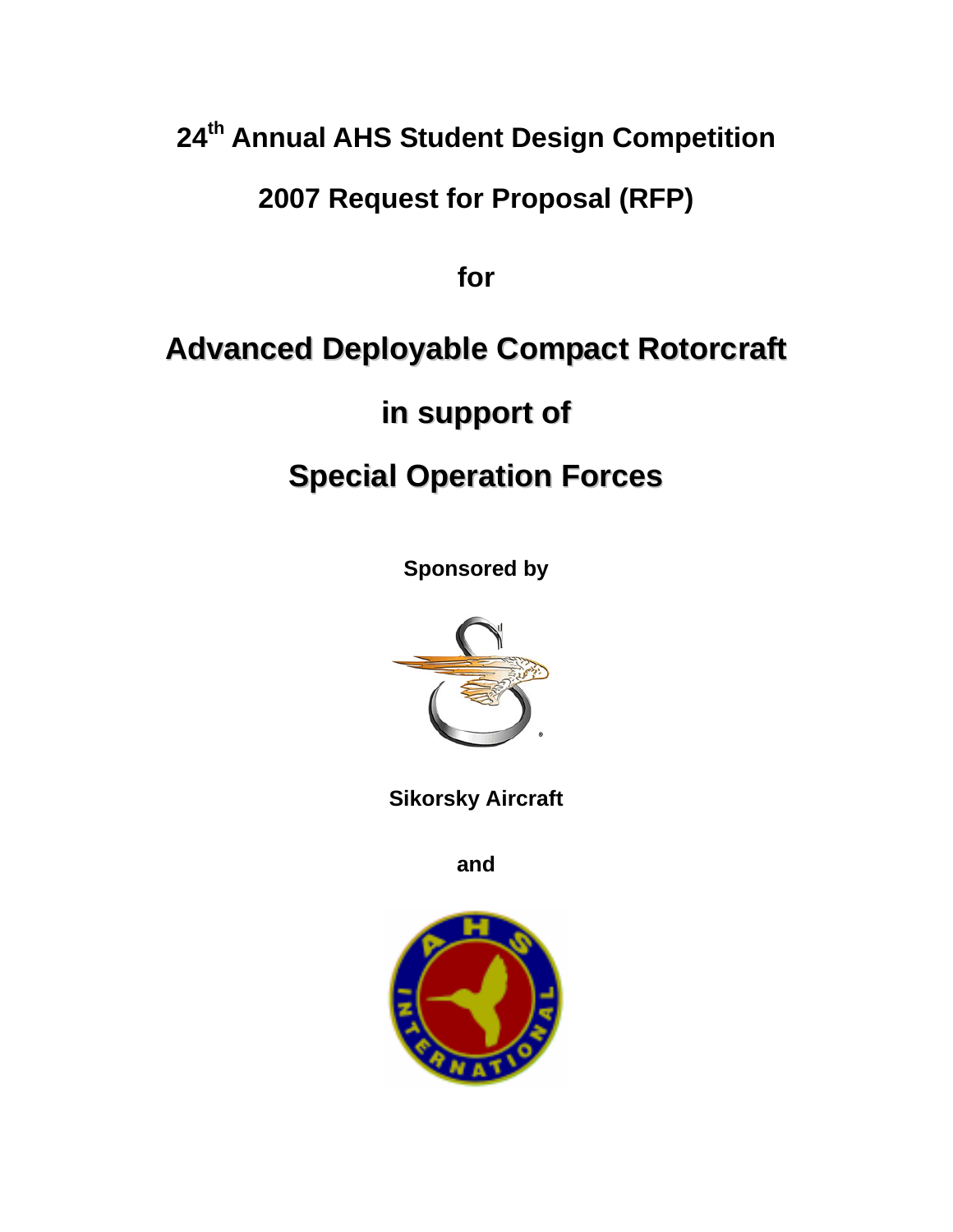"The Nightstalkers (160<sup>th</sup> Special Operations Aviation Regiment) specialize in night operations, where their advantages in sensors, navigational equipment, weapons, and crew skills can translate into a significant edge in combat. If they have a shortcoming, it is their small numbers and their need for infrastructure and support (basing, logistics, etc.), which can limit their usefulness in expeditionary environments."

> Tom Clancy "Special Forces – A Guided Tour of U.S. Army Special Forces"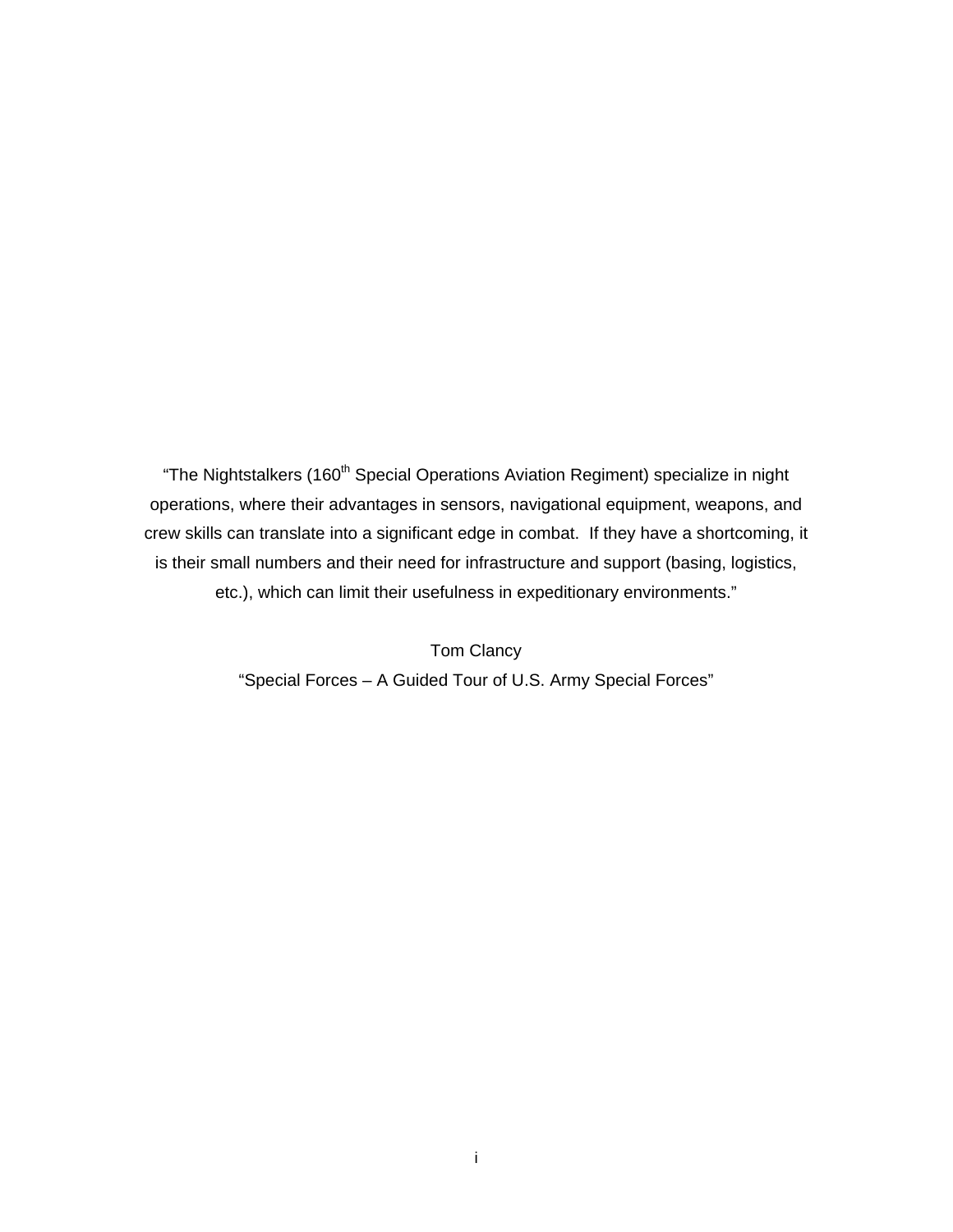## **Table of Contents**

| 1.             |                                                                         |  |
|----------------|-------------------------------------------------------------------------|--|
| 2.             |                                                                         |  |
| 3.             |                                                                         |  |
| 4.             |                                                                         |  |
| 5.             |                                                                         |  |
| 6.             |                                                                         |  |
|                |                                                                         |  |
| 1.             |                                                                         |  |
| $\mathbf{2}$ . |                                                                         |  |
| 3.             |                                                                         |  |
| $\mathbf{4}$ . |                                                                         |  |
| 5.             |                                                                         |  |
| 6.             |                                                                         |  |
| 7.             |                                                                         |  |
| 8.             |                                                                         |  |
| 9.             |                                                                         |  |
| 10.            |                                                                         |  |
| 11.            |                                                                         |  |
| 12.            | System Design Optimization and Affordability (Graduate Category Only)18 |  |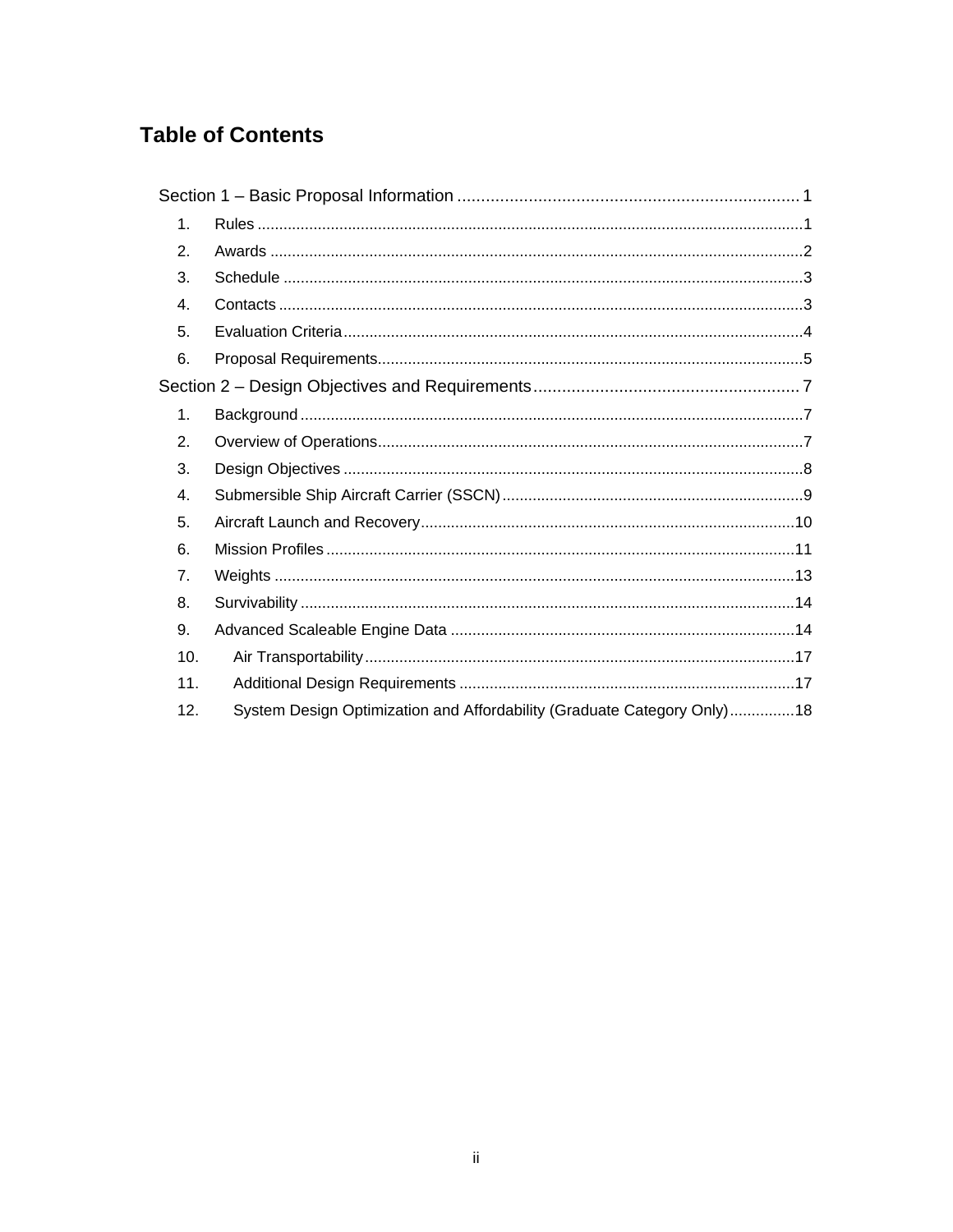## <span id="page-3-0"></span>**Section 1 – Basic Proposal Information**

- **1. Rules**
- a. Competition categories include:
	- Graduate Student Category
	- Undergraduate Student Category
	- New Entrant Category

The "New Entrant" category is open to all schools (graduate and undergraduate) that have not participated in at least 2 of the prior 3 competitions).

- b. All undergraduate and graduate students may participate in this competition. Schools are encouraged to form project teams. The maximum number of students on each team is 10.
- c. The classification of a team is determined by the highest education level of any member of the team. Part-time students may participate at the appropriate graduate or undergraduate level.
- d. "New Entrant" team proposals will be judged at the appropriate graduate or undergraduate level, and evaluated for the best "New Entrant" category from the group of all New Entry teams.
- e. Only one design proposal may be submitted by each student or team, however a university or college may submit multiple proposals.
- f. Final proposals must be submitted to AHS International in digital format readable using Adobe Acrobat (requests for exceptions will be considered in advance). All documents submitted shall use a font size of at least 10 point and a spacing that is legible and enhances document presentation.
- g. Graduate category submissions shall be not more than 100 pages and undergraduate submissions shall be no more than 50 pages (including all figures, drawings, photographs, and appendices). The cover page, table of contents, lists of figures/tables, nomenclature, and references are not to be considered part of the page limit. Pages shall be  $8\frac{1}{2}$  x 11 inches, with the exception that 8 pages may be larger fold-out pages up to a maximum size of 11 x 17 inches.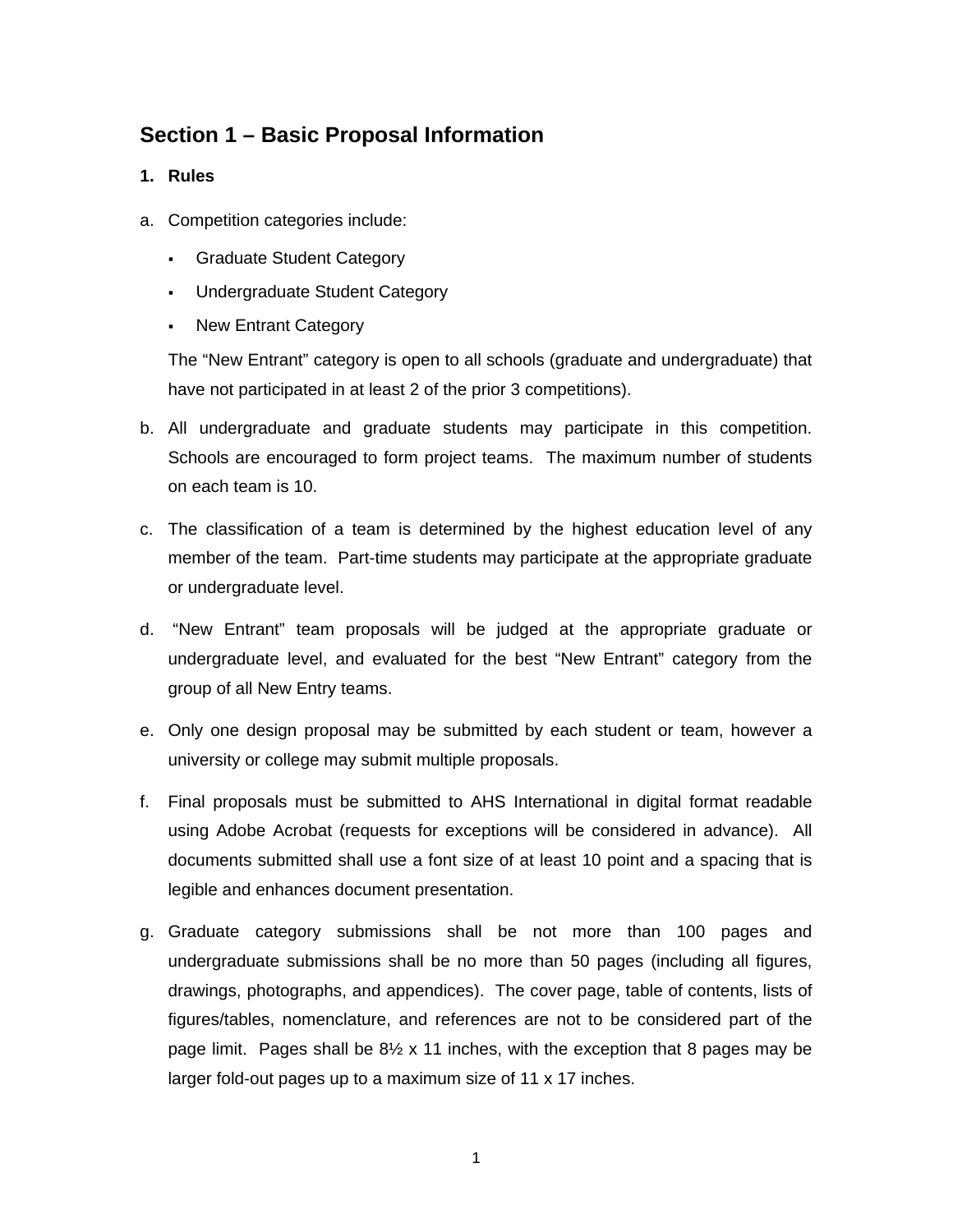- <span id="page-4-0"></span>h. The Final Proposal must include a self-contained Executive Summary briefing, in PowerPoint format, limited to no more than 20 pages. This summary is not to be considered part of the page limit.
- i. For all submittals, an inside cover page must include the printed name, educational level and signature of each student who participated. Submittals *must* be the work of the students, but guidance may come from Faculty Advisor(s), and must be acknowledged on this signature page. Design projects for which any student receives academic credit must be identified as such on this signature page.
- j. If any student or design team withdraws their project from the competition, the student or team leader must notify the AHS National Headquarters Office immediately in writing.

### **2. Awards**

The submittals will be judged in 2 primary categories:

Graduate Category:

- $\blacksquare$  1<sup>st</sup> place \$1300
- $\blacksquare$  2<sup>nd</sup> place \$650

Undergraduate Category:

- $\blacksquare$  1<sup>st</sup> place \$700
- $\blacksquare$  2<sup>nd</sup> place \$350

In addition, the best new entrant will be awarded \$500. Certificates will be presented to each member of the winning team and to their faculty advisors for display at the school. The 1st place winner, or a team representative, in each category will be expected to present a technical summary of their design at the 2008 AHS International Annual Forum. Presenters will receive complimentary registration and Sikorsky Aircraft will reimburse up to \$1000 in expenses to help defray the cost of attendance.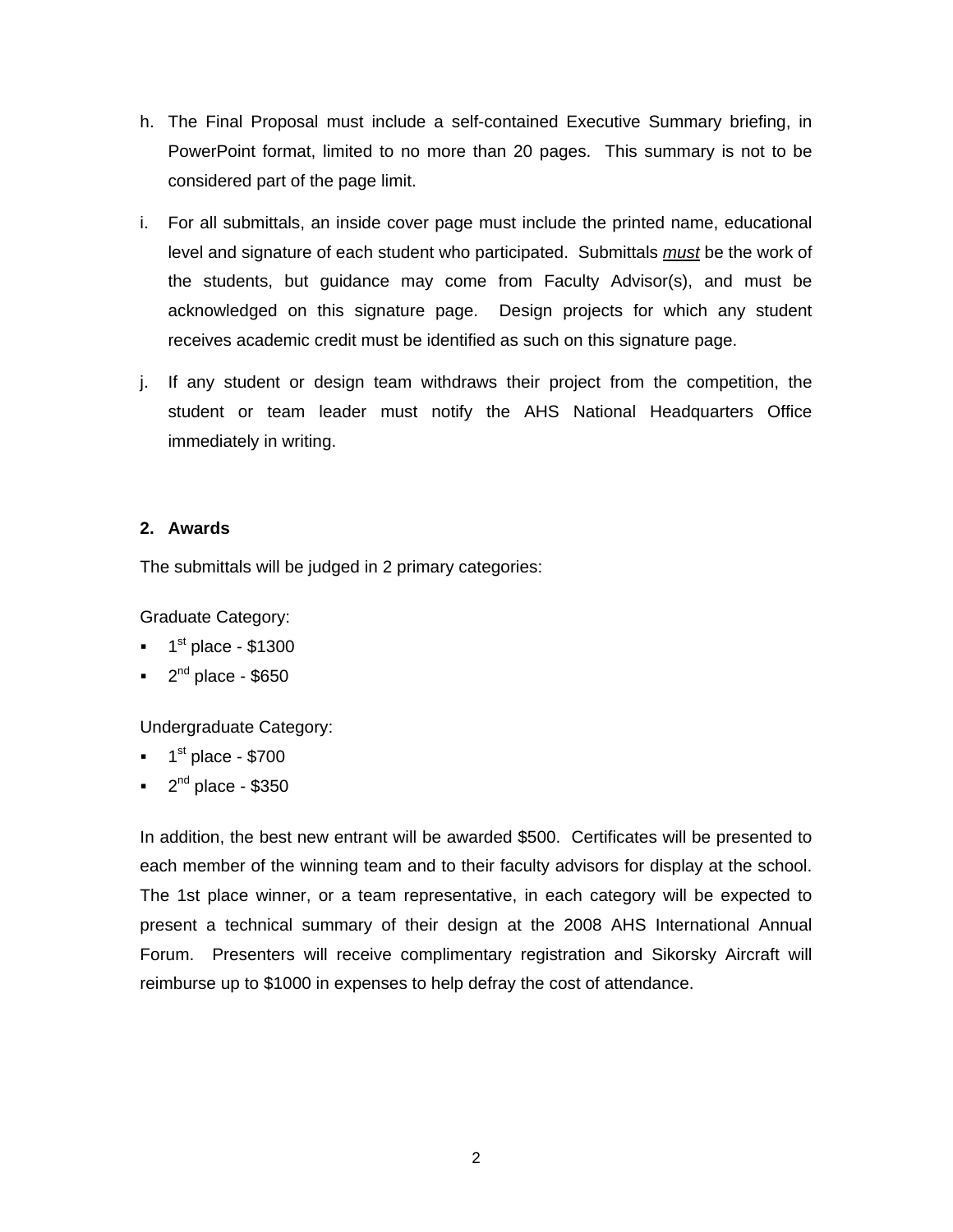## <span id="page-5-0"></span>**3. Schedule**

Scheduled milestones and deadline dates for submission of the proposal and related material are as follows:

| c. Teams Submit Requests for Information/Clarification by February 16, 2007 |  |
|-----------------------------------------------------------------------------|--|
|                                                                             |  |
|                                                                             |  |
|                                                                             |  |
|                                                                             |  |
| h. Winning Teams Present Executive Summary at AHS Forum 64  May, 2008       |  |

All questions and requests for information/clarification that are submitted by teams to AHS will be distributed with answers to all participating teams. The proposal must be postmarked by June 01, 2007.

## **4. Contacts**

All correspondence will be directed to:

Kim Smith, Deputy Director AHS International 217 N. Washington Street Alexandria, VA 22314 Phone: (703) 684-6777 Fax: (703) 739-9279 Email: kim@vtol.org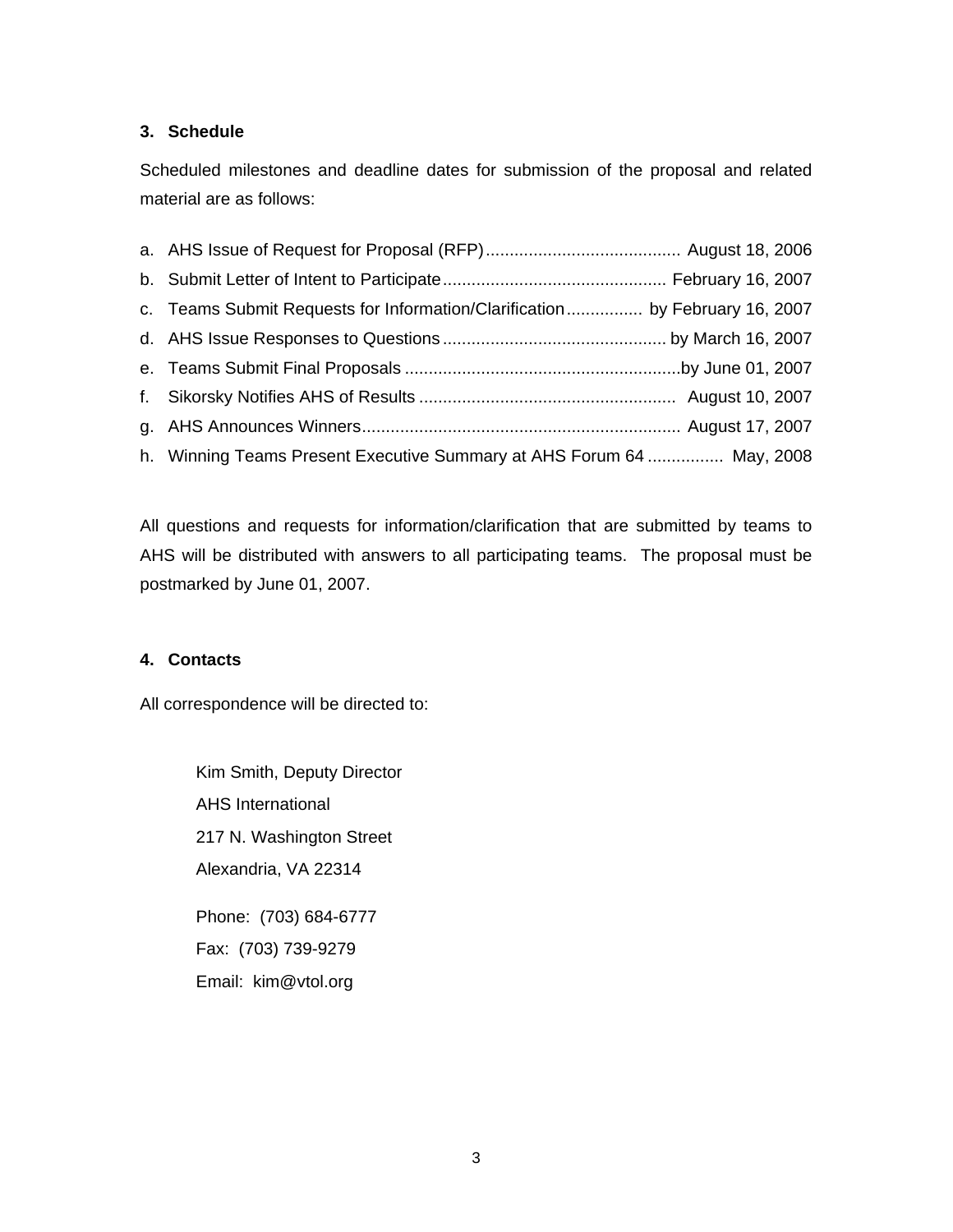## <span id="page-6-0"></span>**5. Evaluation Criteria**

The proposals will be judged based on 4 primary categories, with weighting factors specified in brackets:

- a. Technical Content (40 points)
	- Design meets RFP technical requirements
	- Assumptions are clearly stated and logical
	- A clear understanding of design tools is evident
	- Major technical issues are considered
	- Appropriate trade studies are performed to direct/support the design process
	- Well balanced and appropriate substantiation of complete system
	- Technical drawings are clear, descriptive and accurately describe the complete aircraft (including relevant subsystems)
- b. Organization & Presentation (15 points)
	- Self contained Executive Summary which contains all pertinent information and makes a compelling case for why the proposal should win
	- Introduction clearly describes the major features of the proposed aircraft
	- Proposal is well organized so that all pertinent and required information is readily accessible and in a logical order (continuity of topics)
	- Figures, graphs and tables are uncluttered and easy to read and understand
	- All previous relevant work cited
	- Overall quality and presentation of report
- c. Originality (20 points)
	- Vehicle aesthetics
	- Solution demonstrates originality and shows imagination
- d. Application & Feasibility (25 points)
	- Technology levels used are justified and substantiated
	- Identification and discussion of high risk technological areas
	- Influence of affordability considerations on the design process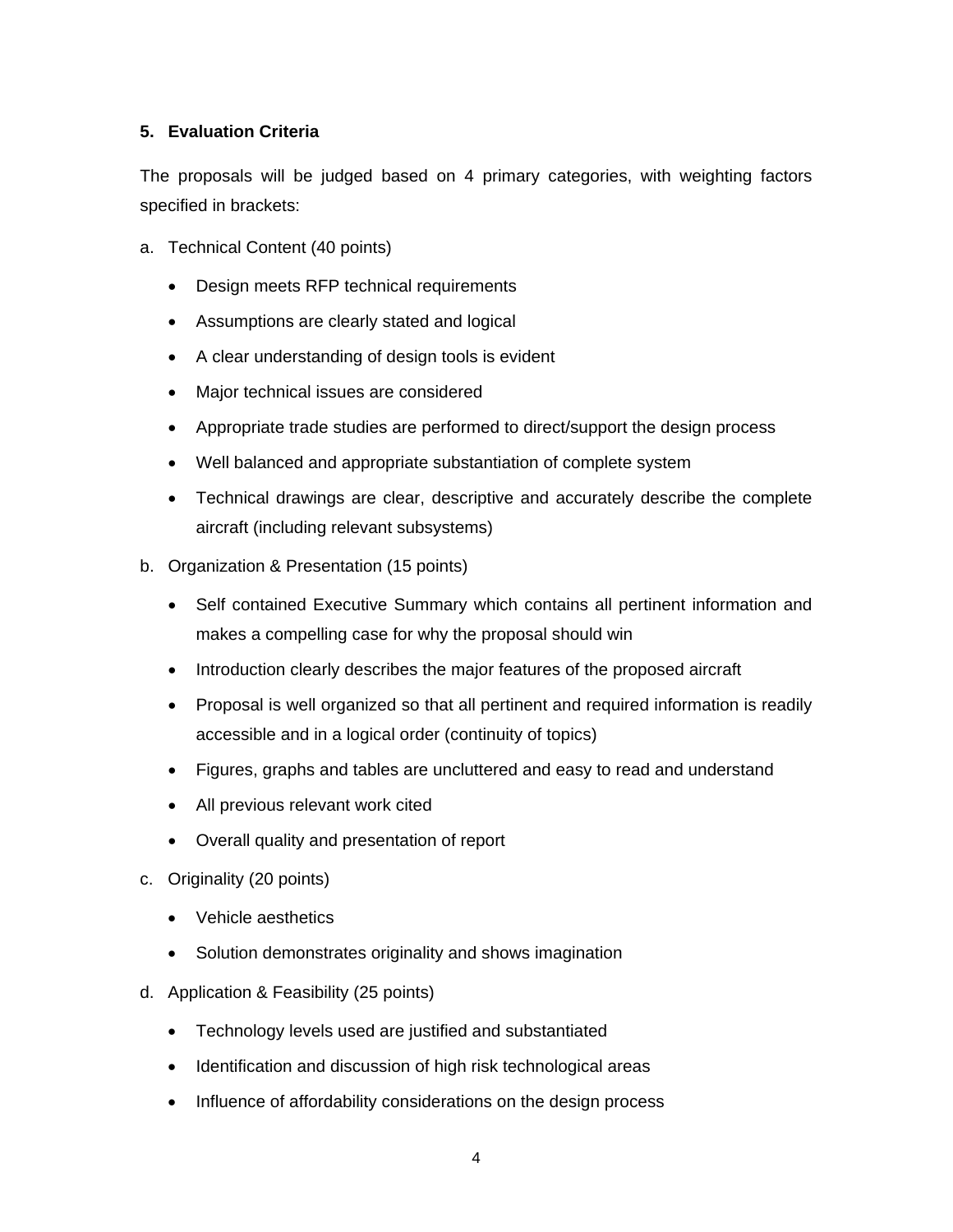- <span id="page-7-0"></span>• Influence of reliability and maintainability on the design process, including life cycle support
- Consideration of manufacturing methods and materials on the design process, including modularity and lean implementation
- An appreciation of how the vehicle will be used by the operator is demonstrated
- Consideration of additional applications other than those specified in the RFP
- A path to production ready technology is identified

#### **6. Proposal Requirements**

The proposal response needs to communicate a description of the design concepts and the associated performance criteria (or metrics) to substantiate the assumptions and data used and the resulting predicted performance, weight, and cost. The following should be used as guidance while developing a response to this Request For Proposal (RFP):

- 1. Demonstrate a thorough understanding of the RFP requirements.
- 2. Describe the proposed technical approach that complies with the requirements specified in the RFP. Technical justification for the selection of materials and technologies is expected. Clarity and completeness of the technical approach will be a primary factor in evaluation of the proposals.
- 3. Identify and discuss critical technical problem areas in detail. Descriptions, method of attack, system analysis, sketches, drawings, and discussions of new approaches should be presented in sufficient detail in order to assist in the engineering evaluation of the submitted proposal. Exceptions to RFP technical requirements must be identified and justified.
- 4. Describe the results of tradeoff studies performed to arrive at the final design. Include a description of each trade and a thorough list of assumptions. Provide a brief description of the tools and methods used to develop the design.
- 5. The data package which must be provided in the proposal is described in Section 2.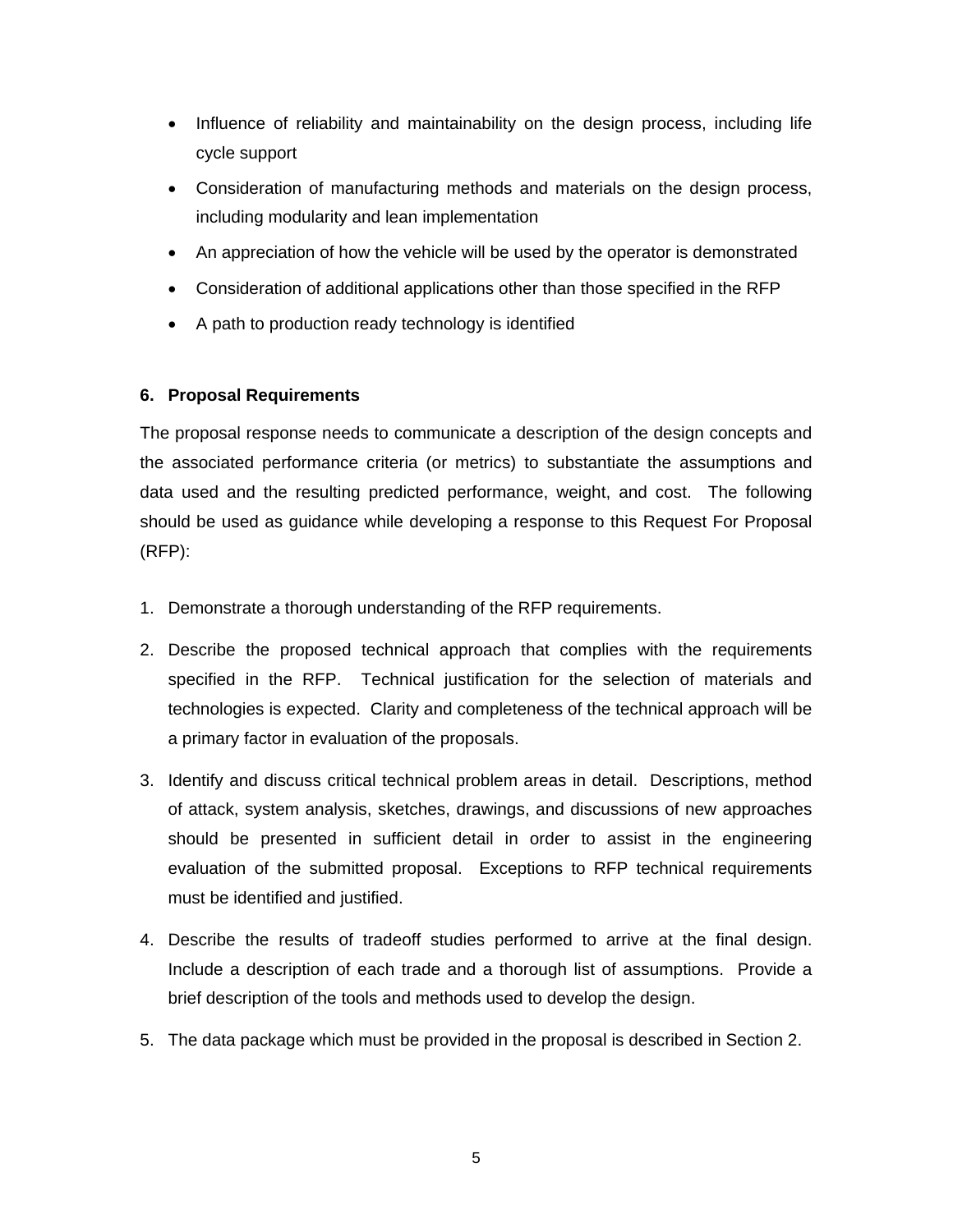The proposal package must also contain an Executive Summary Briefing that presents a compelling story for selecting your design concept. It should highlight critical requirements, trade studies conducted, and summarize the aircraft concept design and capabilities.

Judging will focus on innovative solutions, system performance, and system value.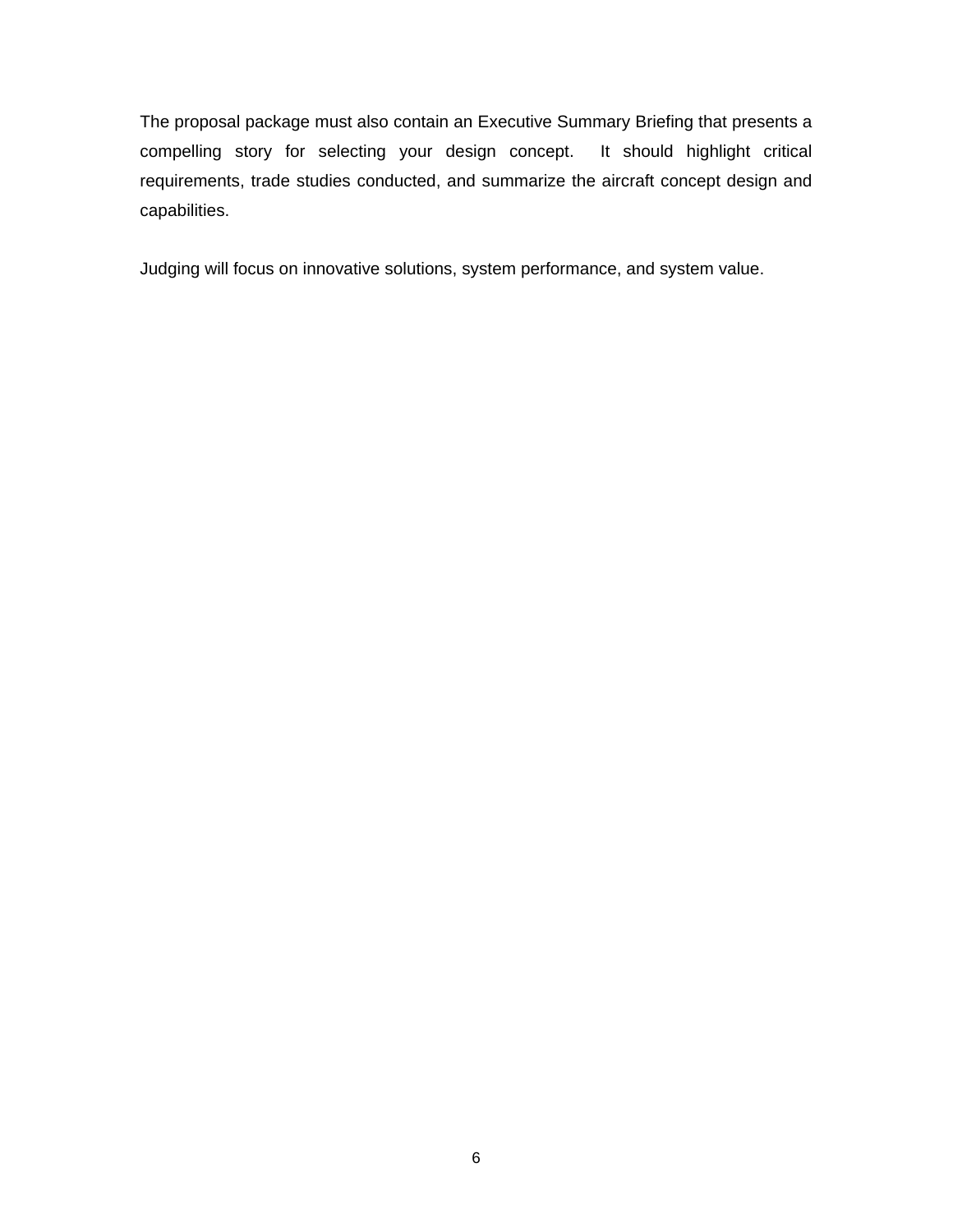## <span id="page-9-0"></span>**Section 2 – Design Objectives and Requirements**

### **1. Background**

The 9/11 Commission Report recommended that responsibility for directing and executing paramilitary operations should be shifted from the CIA to the U.S. Special Operations Command (USSOCOM). The U.S. strategy for pursuing the war on international terrorism involves a variety of missions conducted by military and civilian intelligence personnel characterized as" special operations" or paramilitary operations.

*Special operations* are "operations conducted in hostile, denied, or politically sensitive environments to achieve military, diplomatic, informational, and/or economic objectives employing military capabilities for which there is no broad conventional force requirement." Special operations are distinguishable from regular military operations by (among other things) operational techniques and modes of employment. Special operation missions are frequently *clandestine* — designed in such a way as to avoid detection; and on occasion, *covert*--- designed to conceal the identity of the sponsor to avoid directly implicating governments.

### **2. Overview of Operations**

Special Operations Forces (SOF) teams are frequently required to operate from the maritime environment. Case in point: 1) people are the primary source of conflict; 2) 70% of the world's population lives within 200 miles of the sea; 3) 80% of the world's capitals are located within 300 miles of a coastline. Additionally, many of the world's strategic sea lines of communication (SLOC) lie within littoral regions. SLOC's are critical to sustaining the world's economies, trade, and communications; hence they are extremely lucrative targets to terrorists, anarchist, and rogue leaders. Logically then, most of the conflict and chaos in the 21st century will continue to originate where the world's oceans meet its land masses --- the "littorals".

SOF maritime approach and recovery is, out of necessity, via a submersible watercraft; evolving from the concepts developed by underwater demolition teams during World War II. Current day operations involve transporting the SOF team via submarine into the objective area. From a submerged location off the coast, the team exits the submarine and moves ashore carried by an underwater vehicle(s). After hiding their vehicles, they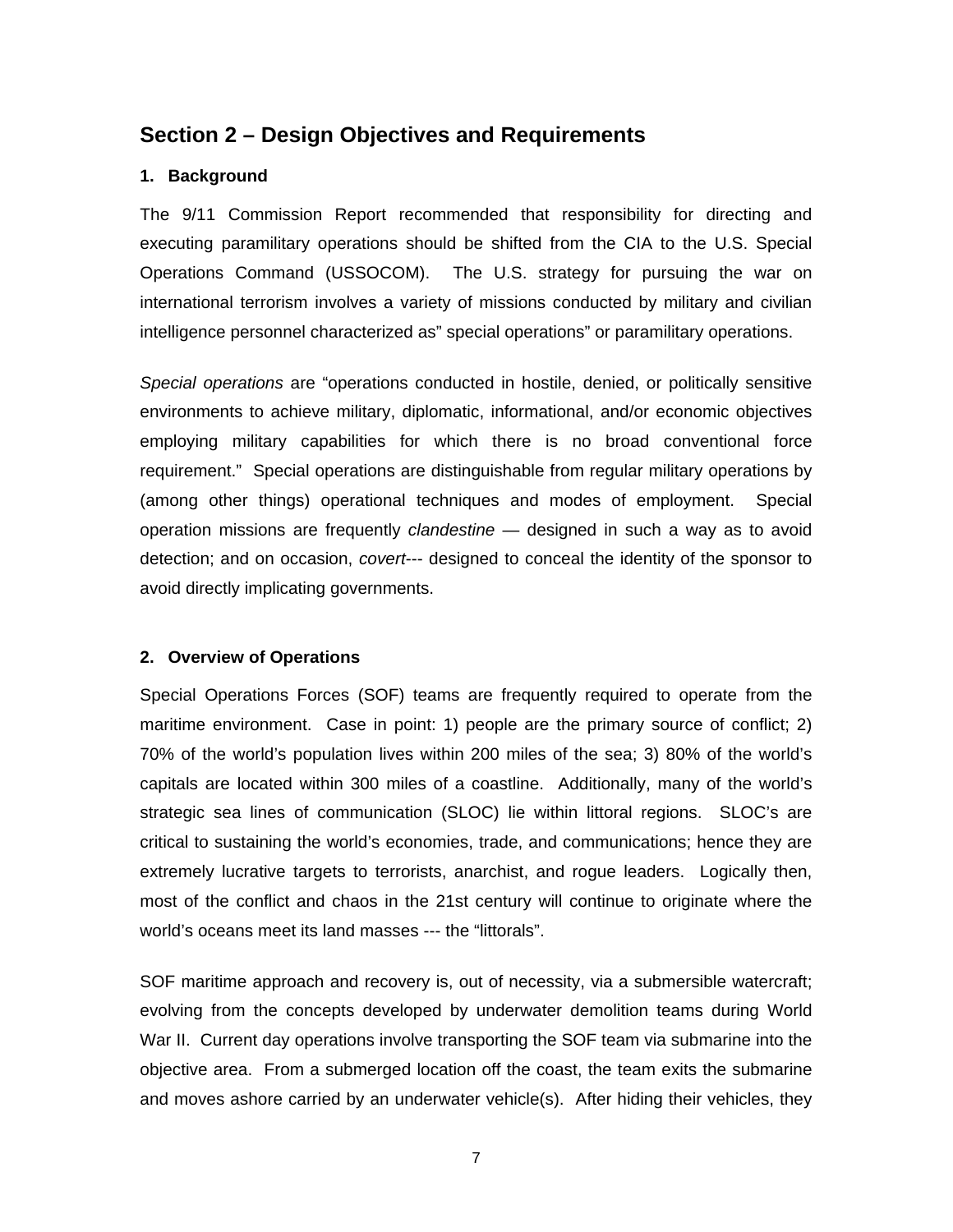<span id="page-10-0"></span>move to their objective, carry out the assigned mission, return to their vehicles, and recover back to the submarine.

The major advantage of the submersible approach is stealth. However, this advantage brings with it some serious operational challenges. First and foremost, the watercraft is useless in aiding the teams move to the objective and as a result the team must rely on alternate forms of transportation when ashore. Options range from foot-mobile to vehicular methods. If the objective is relatively close to the shore, the team does not require a vehicle. If however, the objective is some distance away, the logistics of the operation increase in terms of coordination (complexity) and risk.

Furthermore, there is a time consideration as the team moves from the maritime to the terrain environment. The underwater vehicles must be secured and hidden until they return. While the actual time impact is not significant, a better solution would eliminate this step.

#### **3. Design Objectives**

#### *Approach and Recovery Vehicle (ARV)*

The primary objective of this RFP is the design of an advanced manned Approach and Recovery Vehicle (ARV) that is capable of operating from a submersible vehicle in support of Special Operations Forces. Using the ARV, SOF teams would move directly from a submerged submarine to the objective as swiftly as possible and then recover back to the submarine without being detected. The ARV must be capable of vertical takeoff and landing (VTOL) and will have an initial operational capability (IOC) in 2020.

#### *Unmanned Escort Vehicle (UEV)*

The secondary objective, for GRADUATE TEAMS only, is the design of an advanced Unmanned Escort Vehicle (UEV) that is capable of supporting the operations of the ARV. For SOF teams, enhanced situational awareness (achieved by accurate, timely intelligence) is essential, not only for mission success, but also to ensure the team's safety and survival. While the approach and recovery vehicle will be capable of receiving real-time information exchange via the global information grid, SOF missions are often decentralized operations, operating without the sensor assets available in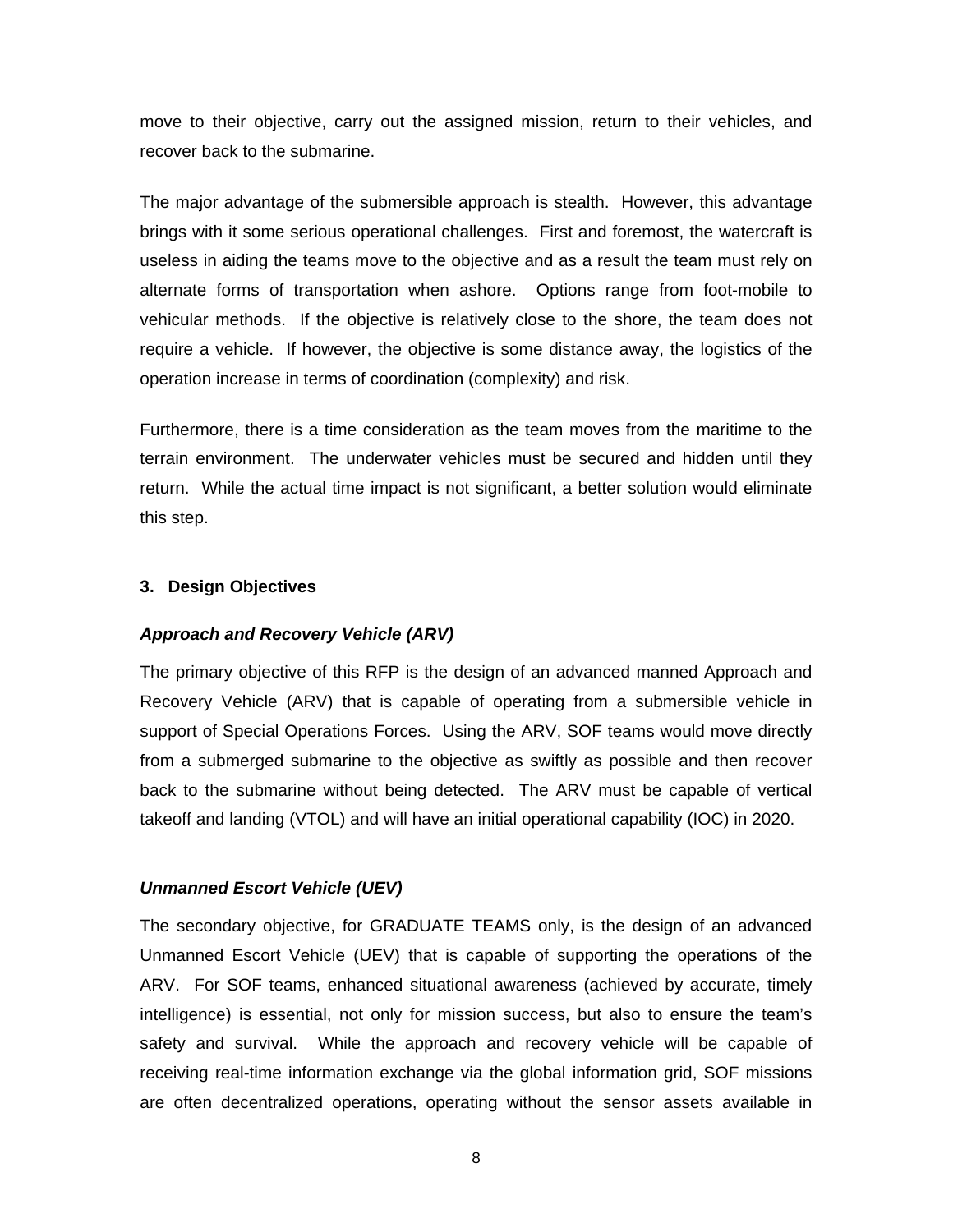<span id="page-11-0"></span>larger joint operations. Hence, SOF teams require an organic surveillance and reconnaissance capability.

The UEV will be an aerial sensor acting as an "eye in the sky" for the SOF teams. As such, it must be capable of operating via pre-programmed instructions, or operator initiated instructions, providing electro-optical (EO) and infrared (IR) sensors and a laser designation capability. The UEV must be capable of vertical takeoff and landing and will also have an initial operational capability (IOC) in 2020.

### **4. Submersible Ship Aircraft Carrier (SSCN)**

The primary sea basing platform for the ARV/UEV systems will be a retrofitted Ohio class SSGN submarine. Existing Ohio class SSBN's have 24 Trident missile silos. The upgraded Ohio class SSGN's are currently being retrofitted to replace their Trident missile silos with either missile canisters capable of firing conventionally armed cruise missiles, or configuring existing tubes for Special Operations Forces. The retrofit envisioned by this RFP is a more comprehensive conversion of the missile silos on an SSBN or SSGN to aircraft hangars on a new SSCN. The new SSCN will be configured to enable the operation (launch and recovery) of rotorcraft in support of SOF while the submarine is submerged (i.e. at periscope depth).



The Ohio class SSBN missile silos are sized to house a single UGM-133 Trident D-5 missile. Basic dimensions and weight of the Trident missile are: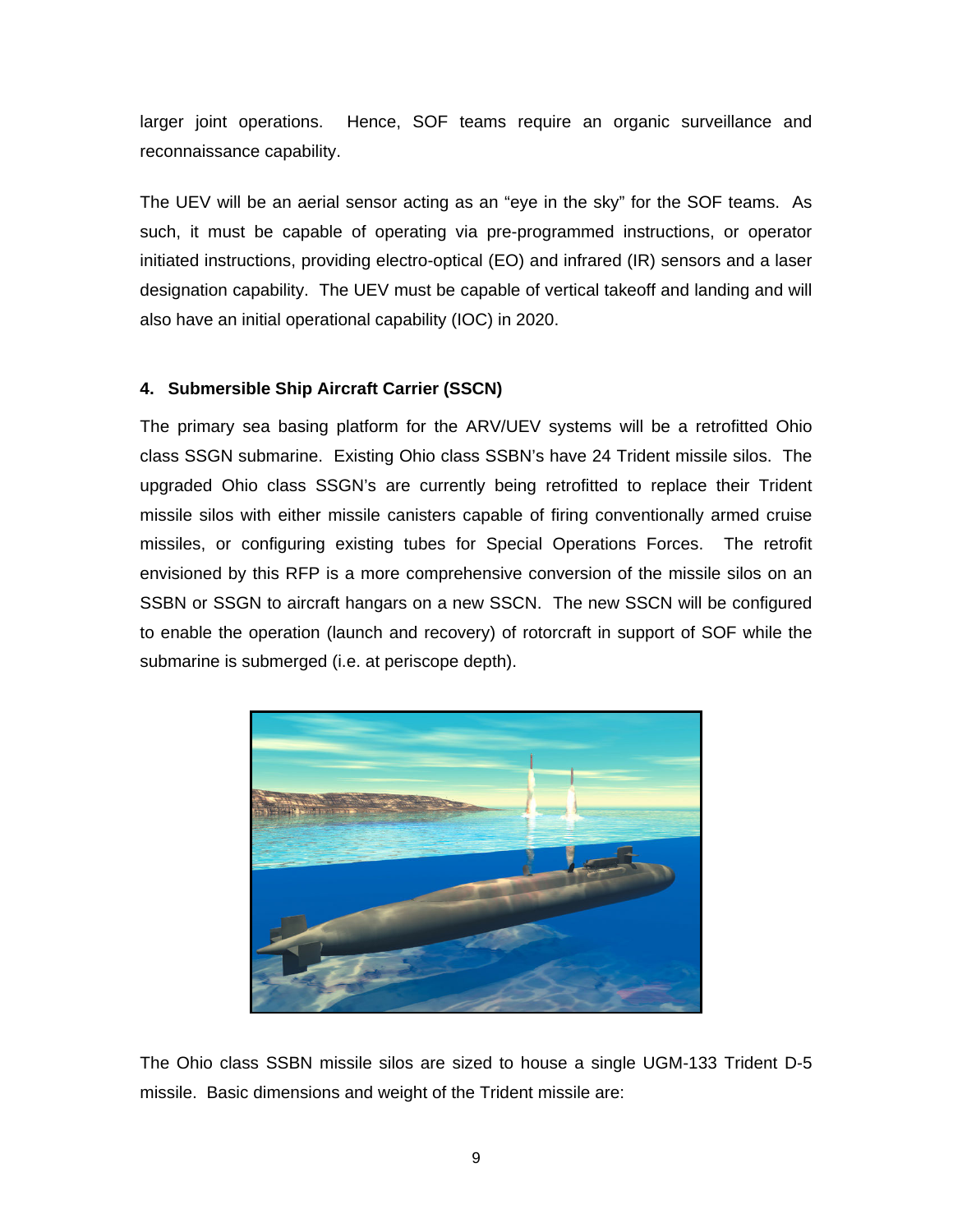<span id="page-12-0"></span>

| Length               | 44 ft (13.42 m)            |  |  |
|----------------------|----------------------------|--|--|
| <b>Body Diameter</b> | 6.92 ft $(2.11 \text{ m})$ |  |  |
| Launch Weight        | 130,271 lbs (59,090 kg)    |  |  |

The new SSCN submarine will make use of the space currently dedicated to missile silos to form aircraft hangars that can be used to launch and recover the ARV or UEV. As a result the stowed dimensions of the ARV/UEV will have to be minimized to optimize space utilization aboard the SSCN. The volume used by the Trident missile silos can be fully used in support of new aircraft hangars, however submarine configurations that utilize fewer silos are preferable. Note that it will be necessary to leave 4 missile silos intact to support firing of either Tridents or Tomahawk cruise missiles, which leaves a total of 20 missile silos for conversion.



A basic description of the configuration of the new SSCN to support launch and recovery of the proposed ARV and/or UEV is required. In particular the focus of this effort should be on the efficient use of available volume aboard the SSCN.

#### **5. Aircraft Launch and Recovery**

A primary goal of this RFP, in addition to the design of the ARV/UEV, is to develop an efficient launch and recovery system that will enable the ARV/UEV to be launched while the SSCN is at periscope depth (~50ft). Therefore, teams are required to describe how the ARV/UEV vehicles will get from a submerged SSCN to the surface (launch) and then from the surface back aboard a submerged SSCN (recovery). The only restrictions on the launch and recovery system is that it must utilize the internal volume of an Ohio class submarine, no external add-ons are permitted.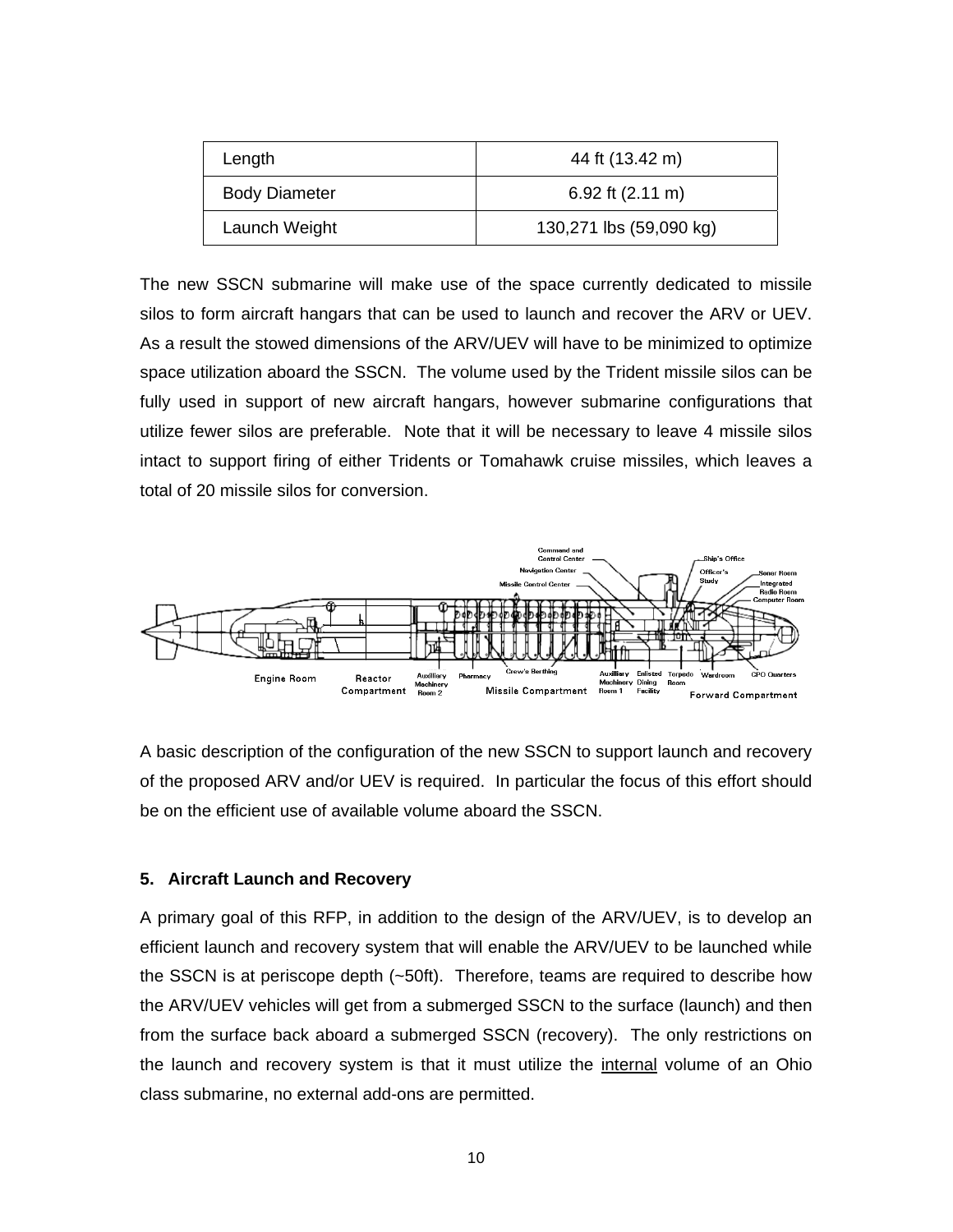<span id="page-13-0"></span>In terms of launch and recovery times:

- The vehicles shall be capable of launching within 30 minutes of receipt of tasking.
- The vehicles shall be capable of launching within 10 minutes after being positioned on the waters surface.
- Following landing, the vehicles shall be capable of receding beneath the waters surface within 10 minutes.

An automatic takeoff and landing system should be used for normal launching and recovery of the vehicles, both at sea and on land. A manual interface should be incorporated to enable takeoff aborts and/or recovery wave-offs in the event of emergencies. The ARV must be operable by personnel who are not trained as pilots.

The vehicles shall also have the capability to automatically recover to pre-designated locations (ground or water) during an emergency. This mode will enable the vehicles to safely recover to areas that will allow for retrieval by ground or naval forces.

Automatic recovery mode shall be engaged when:

- Operator initiated, or
- Critical systems are disabled from battle damage, or
- In the absence of other instructions, the data link connection is lost and not reacquired within a predetermined period of time.

Note that if blades/wings need to be folded, automatic fold should be employed.

#### **6. Mission Profiles**

The primary design mission for the ARV involves launching from an SSCN operating at periscope depth, cruising at low altitude to distances up to 140nm, performing a midmission HOGE, and returning back to the submarine. A primary goal is to remain undetected throughout the entire mission, since the mission is in support of special operations forces. A mission profile is described in detail below: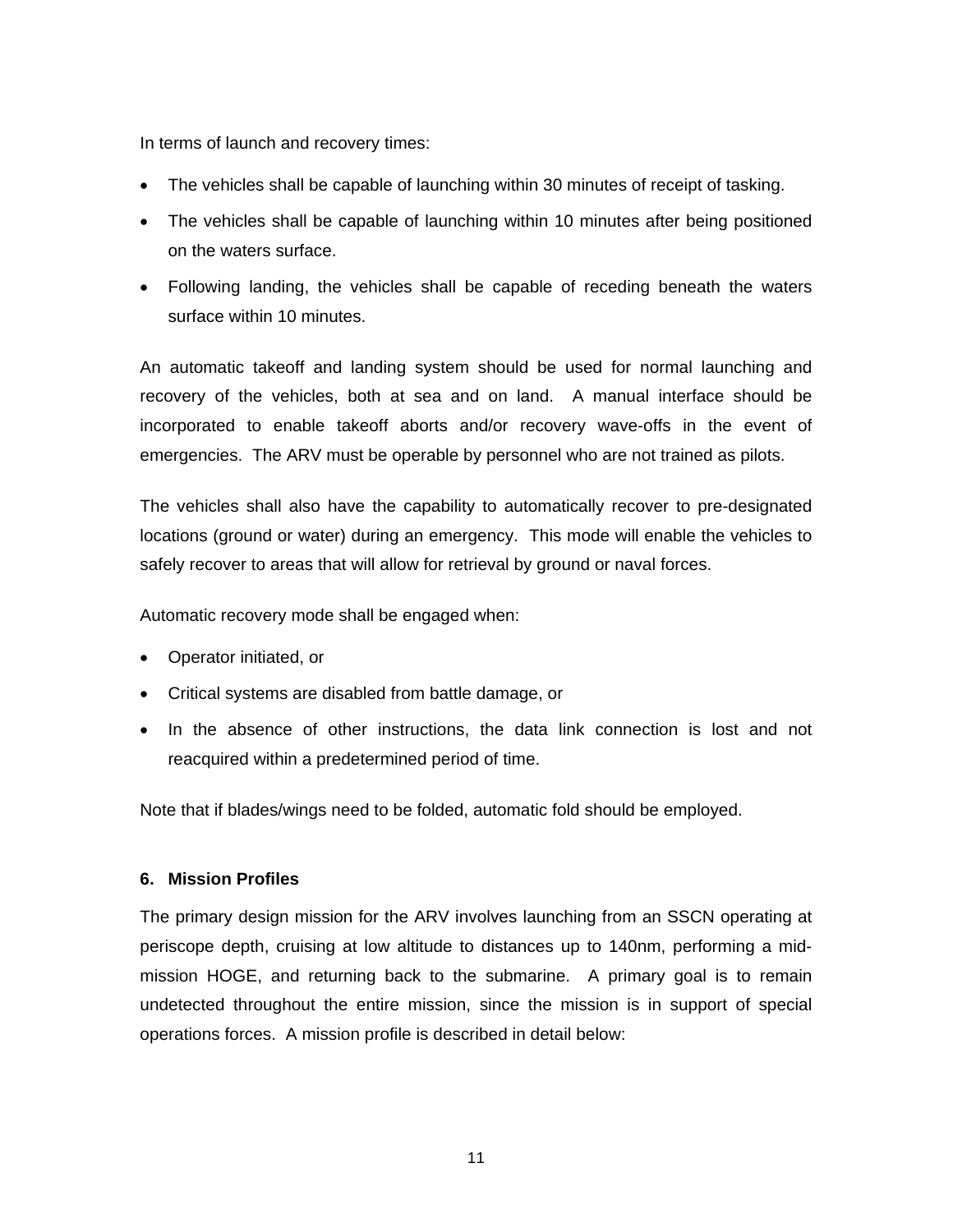

**Segment 1 2 3 4 5 6 7 Units Type I** Idle | HOGE | Cruise | Cruise | HOGE | Reserve | - $\textsf{Speed} \textcolor{white}{c|} \begin{tabular}{c|c|c|c|c|c|c|c} \textsf{Speed} & \textsf{0} & \textsf{0} & \textsf{V}_{\textsf{br}\text{-99}} & \textsf{0} & \textsf{V}_{\textsf{br}\text{-99}} & \textsf{0} & \textsf{V}_{\textsf{be}} & \textsf{0} & \textsf{ktas} \end{tabular}$ **Time** | 4 | 2 | - | 4 | - | 2 | 20 | min **Range** - - 140 - 140 - - nm **Altitude** 0 0 0 0 0 0 0 ft **Temperature** 102.92 102.92 102.92 102.92 102.92 102.92 102.92 °F Engine Rating | IRP | MRP | MCP | MRP | MCP | MCP | -

*ARV Mission Profile* 

Where  $V_{\text{br-99}}$  is defined as the speed for 99% of best specific range and  $V_{\text{be}}$  is defined as the speed for best endurance. Additional requirements for the primary ARV design mission include:

- Payload = 800 lbs including pilots (no payload drop for sizing mission).
- A hover-out-of-ground-effect capability at 6k/95 (6000ft/95ºF).

The primary design mission for the UEV involves launching from an SSCN operating at periscope depth, cruising at low altitude to distances up to 140nm, performing a midmission loiter, and returning back to the submarine. A goal is to remain undetected throughout the entire mission, since this is in support of special operations forces. A mission profile is described in detail below: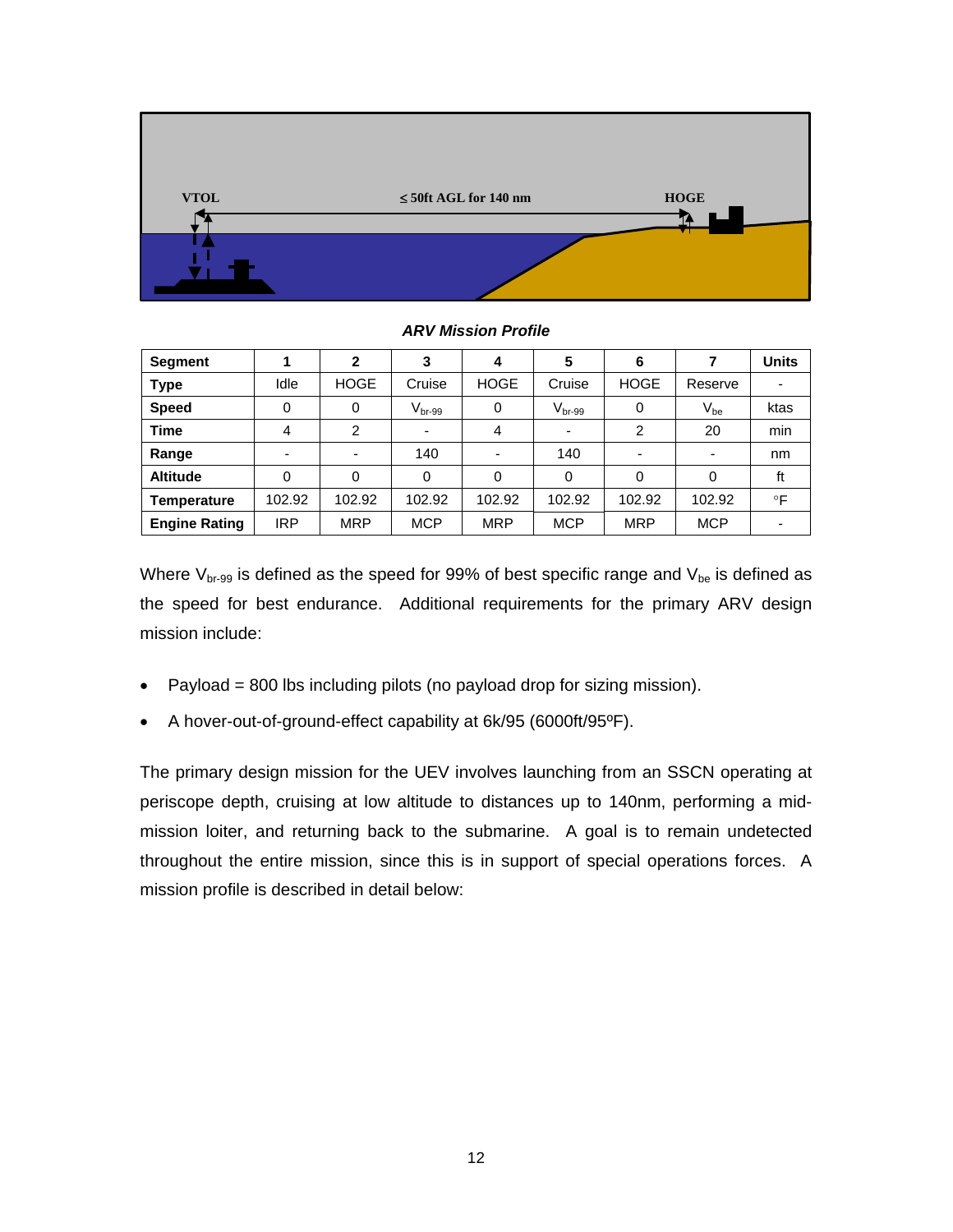<span id="page-15-0"></span>

*UEV Mission Profile* 

| Segment              |                          | 2           | 3           | 4          | 5           | 6           |            | <b>Units</b> |
|----------------------|--------------------------|-------------|-------------|------------|-------------|-------------|------------|--------------|
| <b>Type</b>          | Idle                     | <b>HOGE</b> | Cruise      | Loiter     | Cruise      | <b>HOGE</b> | Reserve    |              |
| <b>Speed</b>         | 0                        | 0           | $V_{br-99}$ | $V_{be}$   | $V_{br-99}$ | 0           | $V_{be}$   | ktas         |
| <b>Time</b>          | 4                        | 2           |             | 180        |             | 2           | 20         | min          |
| Range                | $\overline{\phantom{0}}$ |             | 140         | -          | 140         |             |            | nm           |
| <b>Altitude</b>      | 0                        |             | 0           | $\Omega$   | 0           | $\Omega$    | 0          | ft           |
| <b>Temperature</b>   | 102.92                   | 102.92      | 102.92      | 102.92     | 102.92      | 102.92      | 102.92     | $\circ$ F    |
| <b>Engine Rating</b> | <b>IRP</b>               | <b>MRP</b>  | <b>MCP</b>  | <b>MCP</b> | <b>MCP</b>  | <b>MRP</b>  | <b>MCP</b> |              |

Where  $V_{\text{br-99}}$  is defined as the speed for 99% of the best specific range and  $V_{\text{be}}$  is defined as the speed for best endurance. Additional requirements for the primary UEV design mission include:

- Payload = 600 lbs (modular mission payload of sensors/weapons).
- A hover-out-of-ground-effect capability at 6k/95 (6000ft/95ºF).

## **7. Weights**

Additional weight data that may be helpful in sizing the VTOL vehicles is listed below:

- Crew = 270 lbs each (2 crew for the ARV)
- $\bullet$  Avionics = 300 lbs
- ARV Payload = 260 lbs (mission equipment)
- $\bullet$  UEV Payload = 600 lbs
- Contingency = 5% of empty weight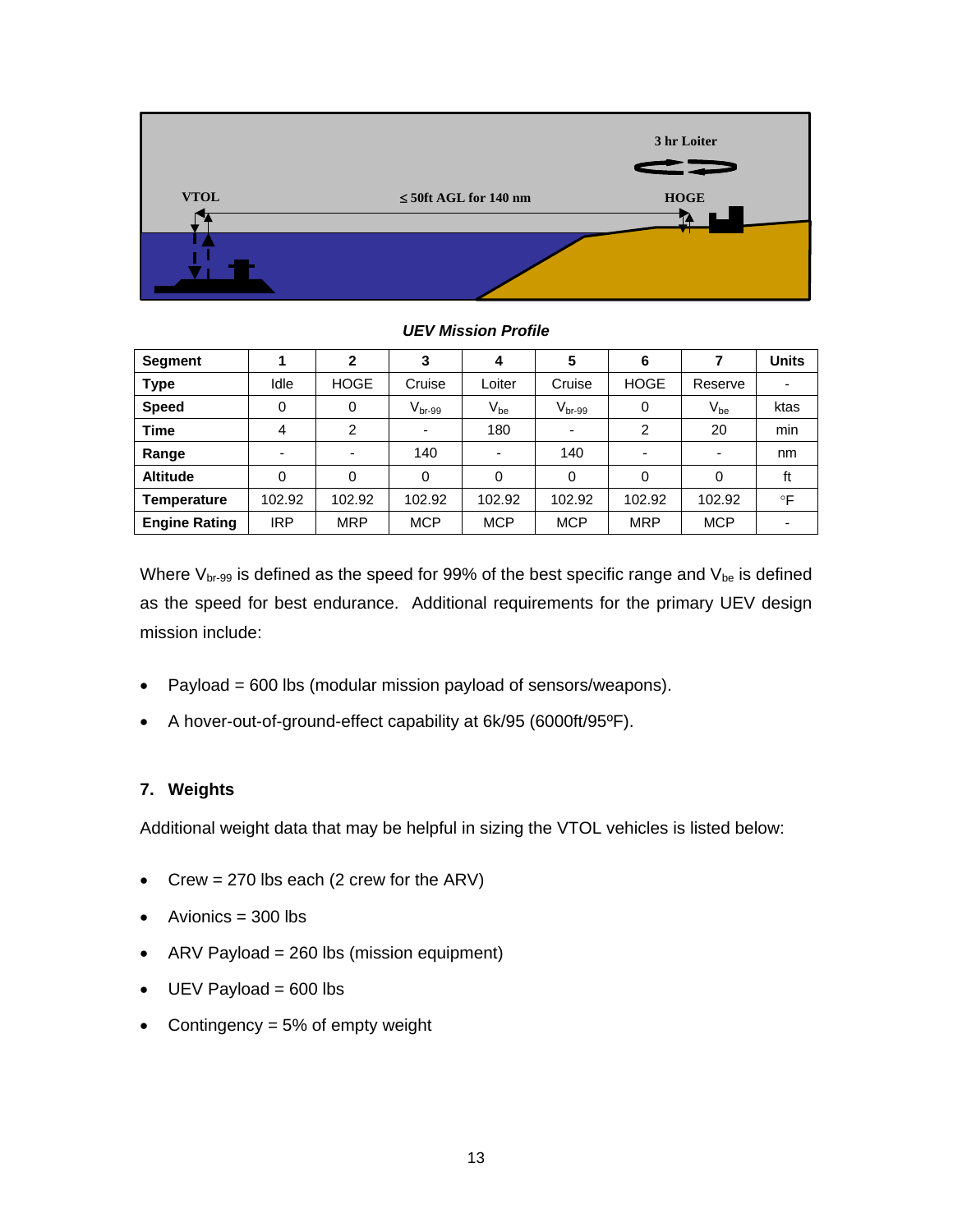### <span id="page-16-0"></span>**8. Survivability**

The vehicles shall utilize advanced susceptibility reduction techniques to enhance mission survivability. Visual, acoustic, infrared (IR) and radar signatures should be minimized. Particular attention should be given to minimizing acoustic signatures for both vehicles. Vulnerability reduction techniques should also be utilized to limit the effects of combat damage to critical components and subsystems that are essential for the safe return of the flight vehicles.

### **9. Advanced Scaleable Engine Data**

Advanced scaleable engine data is provided for use in this design competition. The data provided is based on advanced engine technology levels that are likely to be representative of engine technology in 2020. It is strongly recommended that this engine data be used, however if existing engine designs are used then assume a 20% reduction in engine SFC and a 20% increase in power-to-weight. All data is static and uninstalled.

| <b>Engine Rating</b> | <b>Duration</b> | <b>Power Available</b><br>(hp) | <b>SFC</b><br>(lb/hp.hr) |
|----------------------|-----------------|--------------------------------|--------------------------|
| OEI                  | 30 sec          | 1,049                          | 0.360                    |
| <b>MRP</b>           | 2 min           | 1,002                          | 0.361                    |
| <b>IRP</b>           | 30 min          | 934                            | 0.365                    |
| <b>MCP</b>           | continuous      | 764                            | 0.379                    |
| <b>Part Power</b>    | -               | 501                            | 0.426                    |
| Idle                 |                 | 200                            | 0.672                    |

*Advanced Engine Data for SL/ISA Conditions* 

*Advanced Engine Data for SL/Hot (0ft/102.92*°*F) Conditions* 

| <b>Engine Rating</b> | <b>Duration</b> | <b>Power Available</b><br>(hp) | <b>SFC</b><br>(lb/hp.hr) |
|----------------------|-----------------|--------------------------------|--------------------------|
| OEI                  | 30 sec          | 867                            | 0.373                    |
| <b>MRP</b>           | 2 min           | 820                            | 0.377                    |
| <b>IRP</b>           | 30 min          | 758                            | 0.384                    |
| <b>MCP</b>           | continuous      | 619                            | 0.404                    |
| Part Power           | -               | 410                            | 0.466                    |
| Idle                 |                 | 164                            | 0.784                    |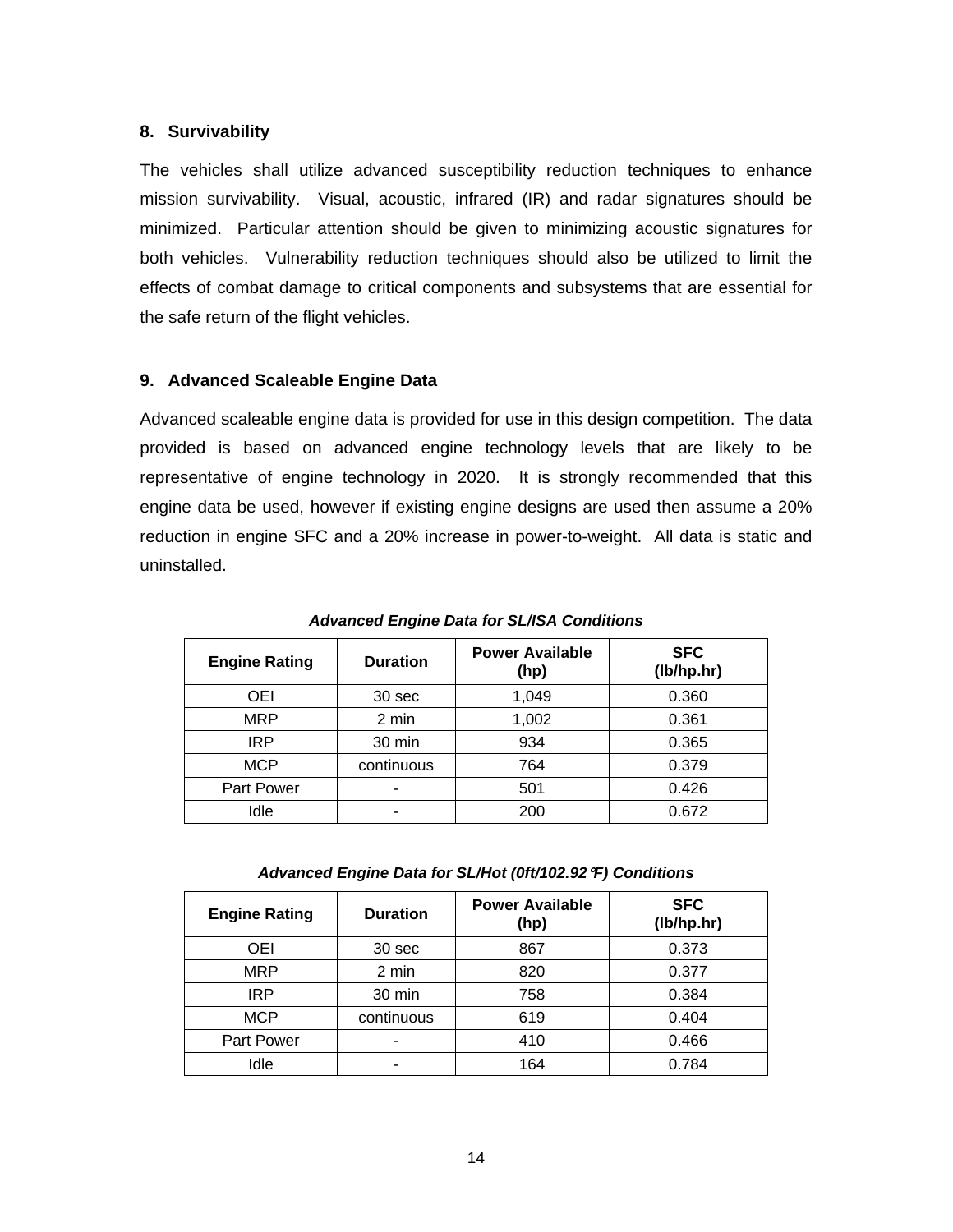| <b>Engine Rating</b> | <b>Duration</b> | <b>Power Available</b><br>(hp) | <b>SFC</b><br>(lb/hp.hr) |
|----------------------|-----------------|--------------------------------|--------------------------|
| OEI                  | 30 sec          | 707                            | 0.371                    |
| <b>MRP</b>           | 2 min           | 664                            | 0.376                    |
| <b>IRP</b>           | 30 min          | 611                            | 0.383                    |
| <b>MCP</b>           | continuous      | 504                            | 0.402                    |
| Part Power           |                 | 332                            | 0.463                    |
| Idle                 |                 | 133                            | በ 777                    |

*Advanced Engine Data for 6k/95 (6,000ft/95*°*F) Conditions* 

The ram power increase with speed may be assumed as:

$$
\frac{P_{V}}{P_{\text{static}}} = \left[1 + 0.195 \cdot M_{\text{m}}^{2}\right]^{3.5}
$$

where  $P_V$  is the power available at speed,  $P_{static}$  is the power available under static conditions and M∞ is the freestream Mach number.

The effect of engine scaling on SFC can be assumed as:

$$
SFC_{corr} = \frac{-0.00932 \cdot ESF^2 + 0.865 \cdot ESF + 0.445}{ESF + 0.301}
$$

where  $SFC<sub>corr</sub>$  is an SFC correction factor that can be multiplied by the baseline core engine SFC's and ESF is the engine scaling factor which is defined as:

$$
ESF = \frac{MRP_{actual}}{MRP_{baseline}}
$$

where  $MRP_{baseline} = 1,002$  hp.

The effect of RPM variations on both specific fuel consumption and power available can be assumed as:

$$
SFC_{corr} = -1.211 \cdot RPM_{FR}^{3} + 4.281 \cdot RPM_{FR}^{2} - 5.104 \cdot RPM_{FR} + 3.034
$$
  
\n
$$
SHP_{corr} = 1.143 \cdot RPM_{FR}^{3} - 3.907 \cdot RPM_{FR}^{2} + 4.580 \cdot RPM_{FR} - 0.816
$$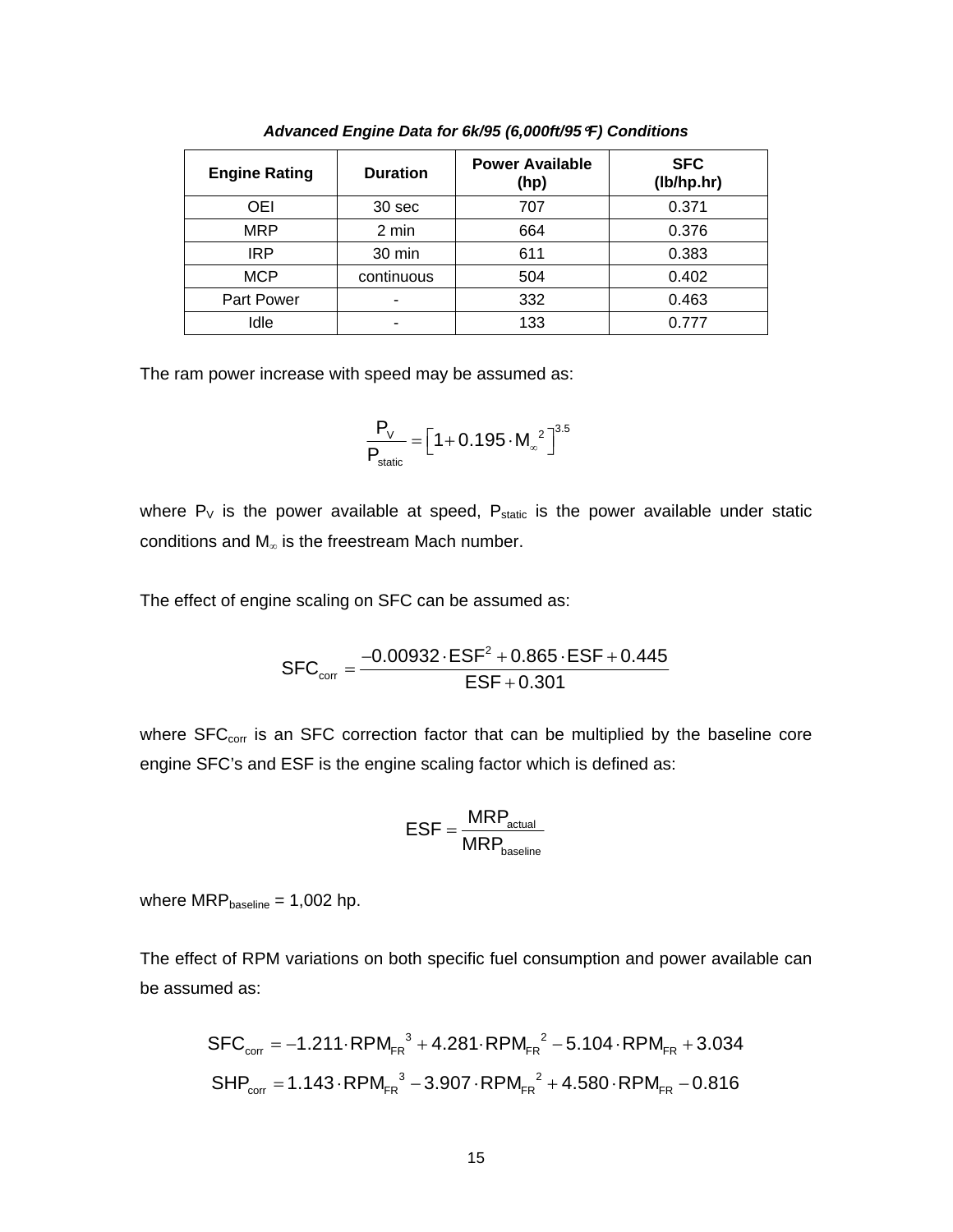where  $SHP_{corr}$  is an  $SHP$  available correction factor that can be multiplied by the MRP power available and RPM $_{FR}$  is the rpm fraction which is defined as:

$$
RPM_{FR} = \frac{RPM_{\text{actual}}}{RPM_{100\%}}
$$

where  $RPM_{100\%} = 18,000$  rpm.

Engine residual thrust can be estimated as:  $T_{res} = 0.094 \cdot SHP$ , where SHP is defined as the installed power of the engine.

Engine weight can be estimated from the following equation:

$$
W_{\text{engine}} = N_{\text{eng}} \left[ \frac{0.1054 \cdot \left(\frac{MCP}{N_{\text{eng}}}\right)^2 + 358 \cdot \left(\frac{MCP}{N_{\text{eng}}}\right) + 2.757 \times 10^4}{\left(\frac{MCP}{N_{\text{eng}}}\right) + 1180} \right] \text{ (lbs)}
$$

where N<sub>eng</sub> is the number of engines and MCP is the uninstalled-SLS engine power available for the scaled engine (no rpm or ram effects).

Engine envelope dimensions can be estimated from the following equations:

Diameter = 
$$
2.117 \cdot \text{MRP}^{0.3704}
$$
 (in)  
Length =  $2.622 \cdot \text{MRP}^{0.4148}$  (in)

where MRP is the uninstalled MRP defined at SL/ISA static conditions.

Additional engine data is listed below:

- Engine RPM = 18,000 rpm at 100%  $N_r$
- Fuel density = 6.7 lb/gal (JP-8) and oil density = 8.4 lb/gal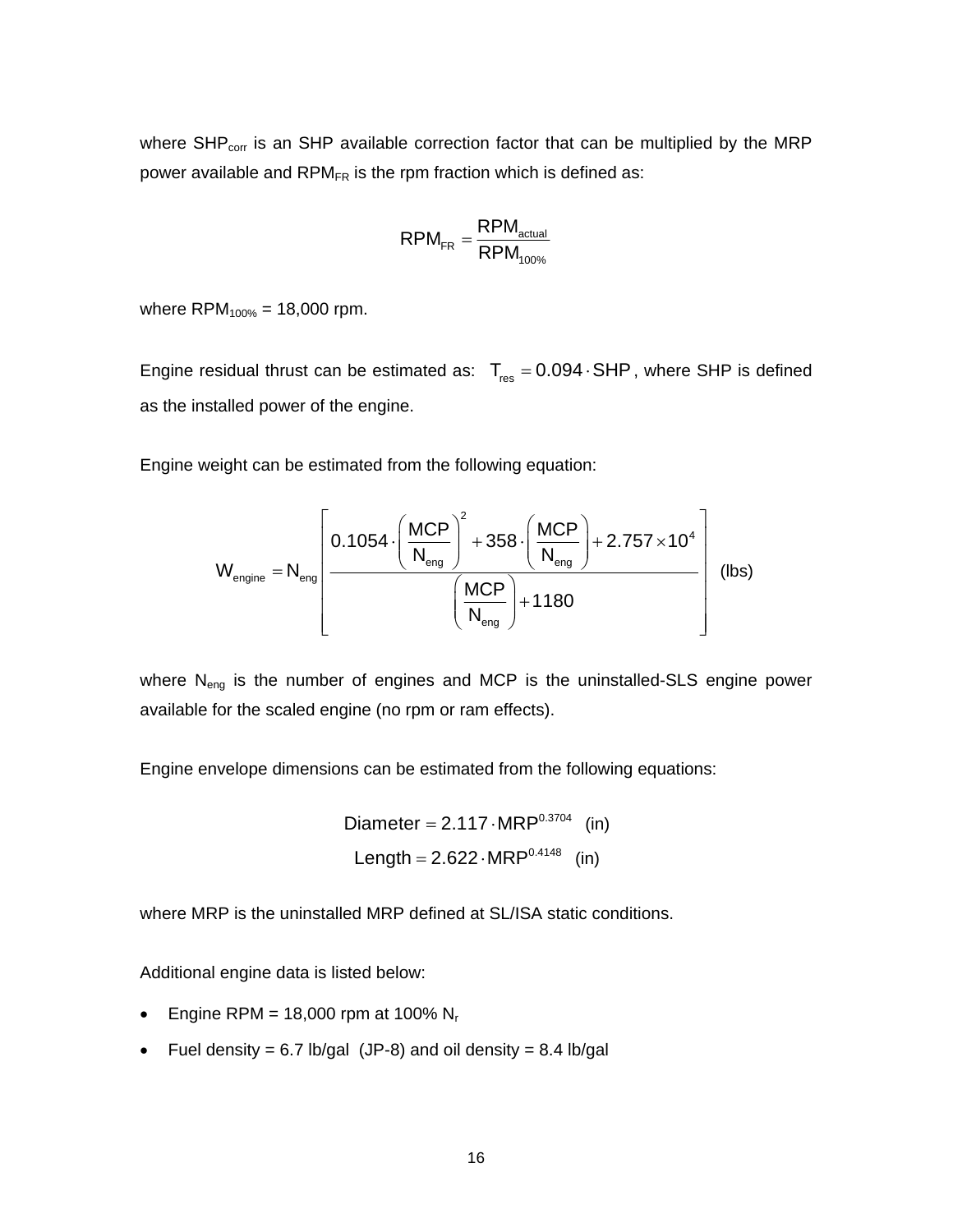## <span id="page-19-0"></span>**10. Air Transportability**

The ability of SOF aviation assets to be rapidly deployed in theater is essential. Therefore the proposed ARV/UEV aircraft should be able to be rolled-on/rolled-off a C-130J aircraft. Basic internal cabin dimensions for a C-130J (excluding flight deck) are listed below:

| Length (excl. ramp)   | 40 ft (12.19 m)                               |  |  |
|-----------------------|-----------------------------------------------|--|--|
| Length (incl. ramp)   | 50.25 ft (15.32 m)                            |  |  |
| Width (max)           | 10.25 ft $(3.12 \text{ m})$                   |  |  |
| Height (max)          | 9 ft $(2.74 \text{ m})$                       |  |  |
| Volume (total usable) | 4,551 ft <sup>3</sup> (128.9 m <sup>3</sup> ) |  |  |

## **11. Additional Design Requirements**

Both flight vehicles must be:

- 100% mission capable in all global environments including maritime, artic, tropical, and desert.
- impervious to the effects of sea water.
- able to remain afloat in sea state 3 for not less than 30 minutes.
- offer a high degree of availability and reliability.

## The ARV must:

- have lighting compatible with night vision devices.
- a crashworthy fuel system.
- be mission configurable to allow for transport of one or both of the crew as injured personnel.
- have mission equipment capabilities consistent with:
	- . Infrared/low light imaging.
	- All weather, day-night, pilotage.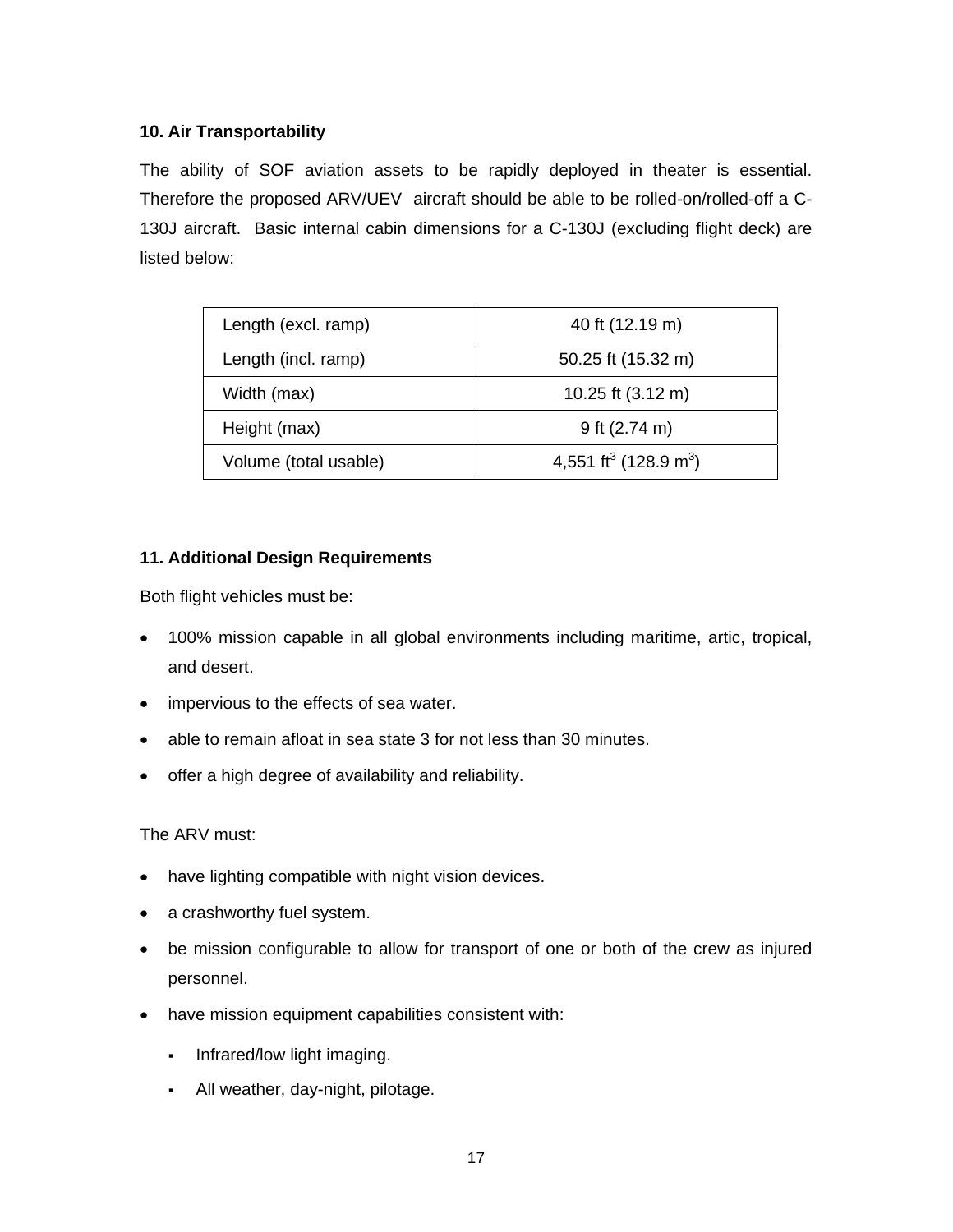- <span id="page-20-0"></span>Over the horizon, jam resistant communications (voice, data, imaging).
- Compatible with all available net-centric services (real-time information exchange).
- Wireless communications (voice, data imaging) between other approach and recovery vehicles or personnel up to ranges of 100 meters.

## The UEV must:

- be capable of programming mission planning data prior to launch.
- be capable of re-planning the mission while the vehicle is in flight.
- incorporate a tactical data link to provide command, control, communications (C3) and data exchange. The data link will support video, data and telemetry communications between the UEV and ARV, and only video and data communications to the network. The UEV will use the Tactical Common Data Link (TCDL), a digital data link operating in the Ku frequency band.
- have an embedded VHF and UHF radio relay capability that will augment the system's tactical communications, assisting in overcoming line-of-sight (LOS) problems for the teams.

## **12. System Design Optimization and Affordability (Graduate Category Only)**

There are many measures by which system value and efficiency can be assessed. The primary metric that will be used to judge system value for this design competition will be:

• The total number of SOF soldiers that can be deployed to a range of 140 nm from a single SSCN in a 6 hour time window while providing UEV support at the 140 nm range location (one UEV must be in the air providing support to ground forces at all times). Assume that both ARV crew members can be dropped off at the mid-mission point, and that a 4 minute hover is required to unload the crew. Use the primary design missions for performance estimates.

This metric will require design teams to maximize the number of vehicles onboard a retrofitted Ohio class SSCN submarine, minimize the launch and recovery times, and optimize vehicle performance (trade speed versus size).